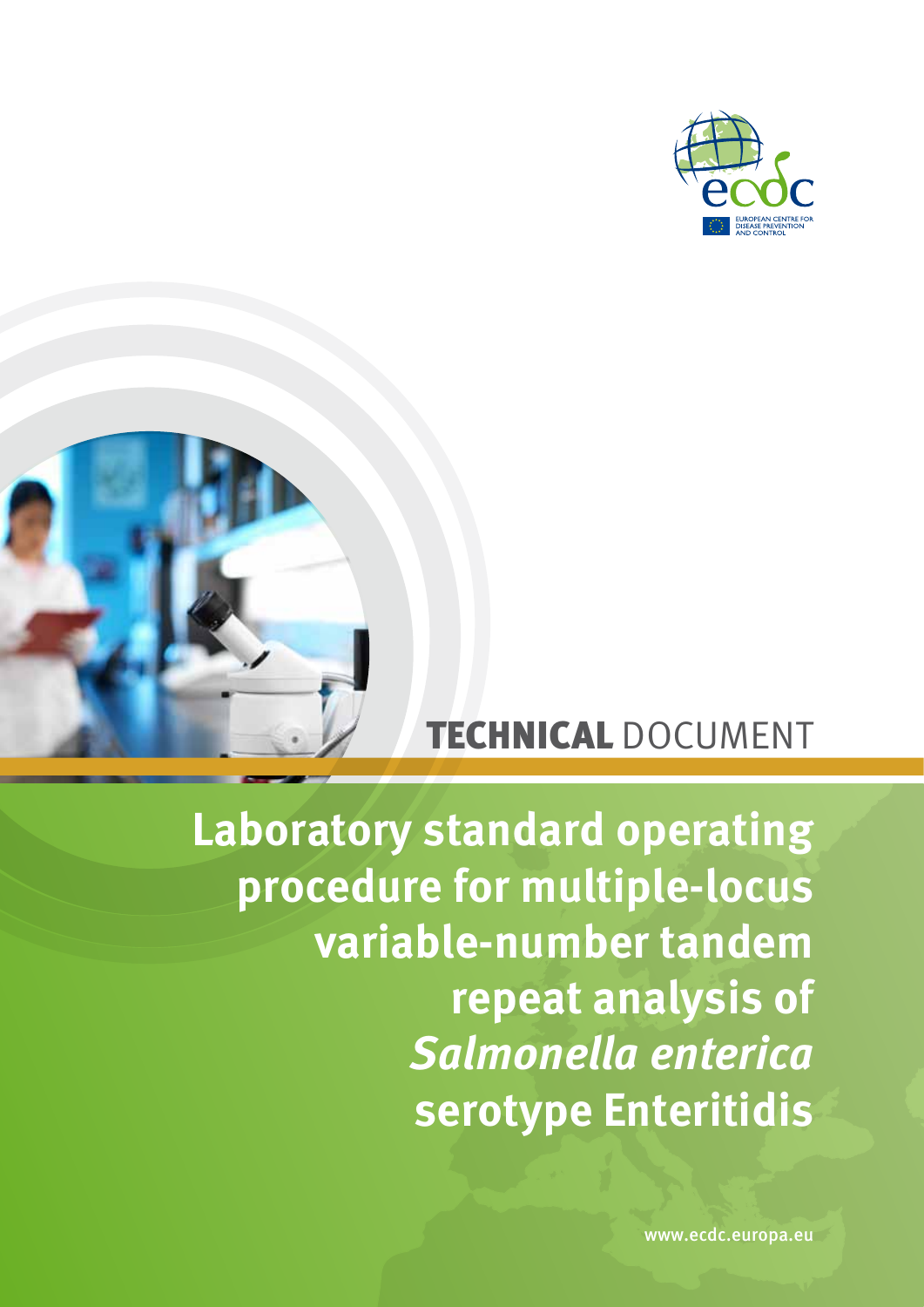**ECDC** TECHNICAL DOCUMENT

**Laboratory standard operating procedure for multiple-locus variable-number tandem repeat analysis of Salmonella enterica serotype Enteritidis**

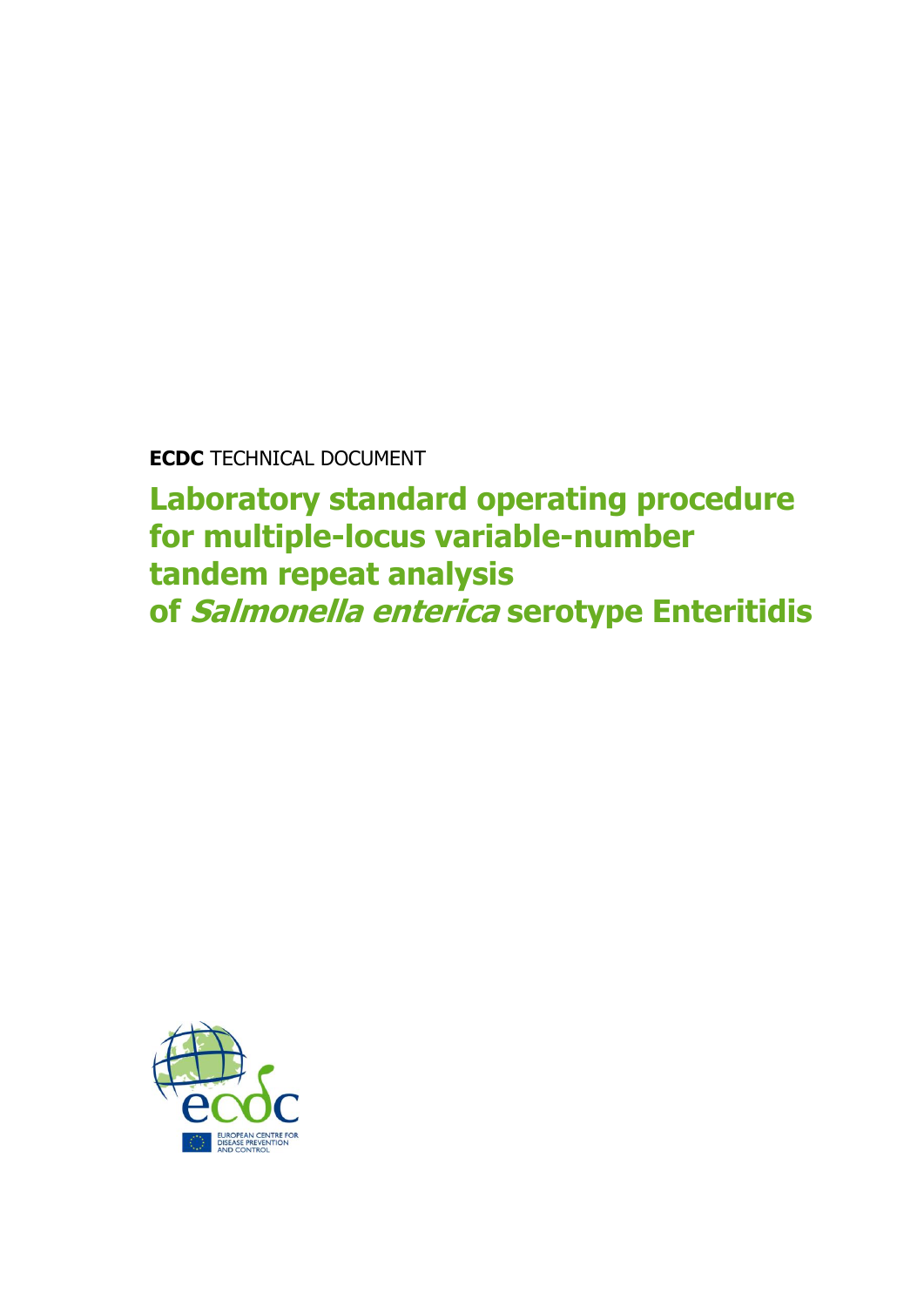This report was commissioned by the European Centre for Disease Prevention and Control (ECDC) and coordinated by Saara Kotila and Karin Johansson.

#### Authors

This report is a modified version of Laboratory standard operating procedure for MLVA of Salmonella enterica serotype Typhimurium. Stockholm: ECDC; 2011, which was originally written by Eva Møller Nielsen, Statens Serum Institut, Denmark. This version was produced by Tansy Peters, Public Health England, United Kingdom.

#### **Acknowledgements**

The following persons contributed to the finalisation of this report during an interlaboratory validation of multiplelocus variable-number tandem repeat analysis for *Salmonella enterica* serotype Enteritidis in 2015:

| Austrian Agency for Health and Food Safety                  | Austria              |
|-------------------------------------------------------------|----------------------|
| Scientific Institute of Public Health                       | Belgium              |
| Public Health Agency of Canada                              | Canada               |
| Statens Serum Institut                                      | <b>Denmark</b>       |
| Public Health England                                       | United Kingdom       |
| National Institute for Health and Welfare                   | Finland              |
| Institut Pasteur                                            | France               |
| National Center for Epidemiology                            | <b>Hungary</b>       |
| University Hospital Galway                                  | Ireland              |
| Laboratoire National de Santé                               | Luxembourg           |
| National Institute for Public Health<br>and the Environment | <b>Netherlands</b>   |
| Norwegian Institute of Public Health                        | Norway               |
| Public Health Scotland                                      | United Kingdom       |
| Centers for Disease Control and Prevention                  | <b>United States</b> |
|                                                             |                      |

Suggested citation: European Centre for Disease Prevention and Control. Laboratory standard operating procedure for multiple-locus variable-number tandem repeat analysis of Salmonella enterica serotype Enteritidis. Stockholm: ECDC; 2016.

Stockholm, January 2016 ISBN 978-92-9193-736-3 doi 10.2900/973540 Catalogue number TQ-01-16-015-EN-N

© European Centre for Disease Prevention and Control, 2016 Reproduction is authorised, provided the source is acknowledged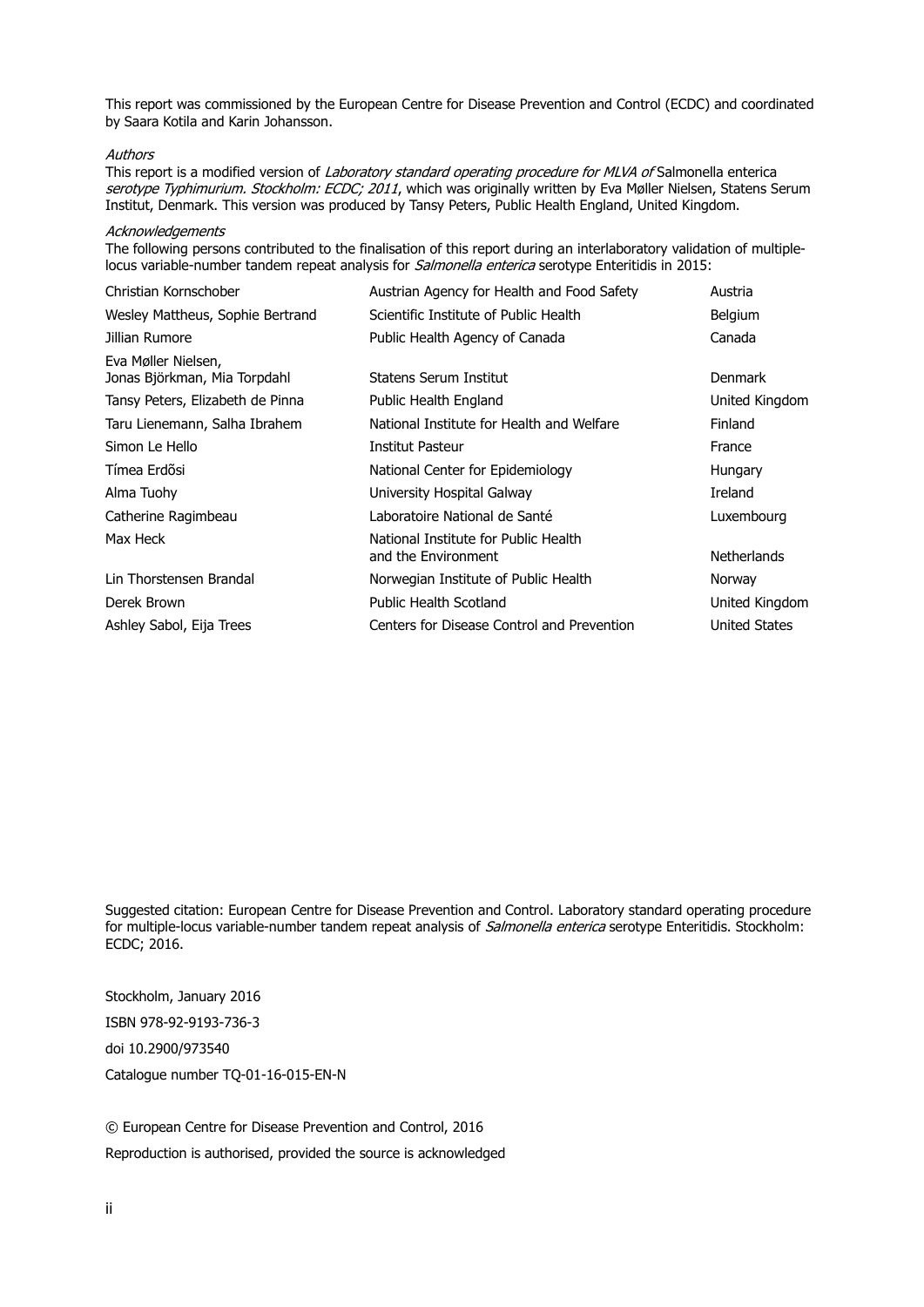## **Contents**

| 3.1<br>3.2<br>3.3<br>3.4<br>3.5<br>3.6        |
|-----------------------------------------------|
|                                               |
| 4.1<br>4.2                                    |
| 5.1<br>5.2<br>5.3<br>5.4<br>5.5<br>5.6<br>5.7 |
| 6.1                                           |
|                                               |
|                                               |

# **Figures**

|--|--|--|--|--|

## **Tables**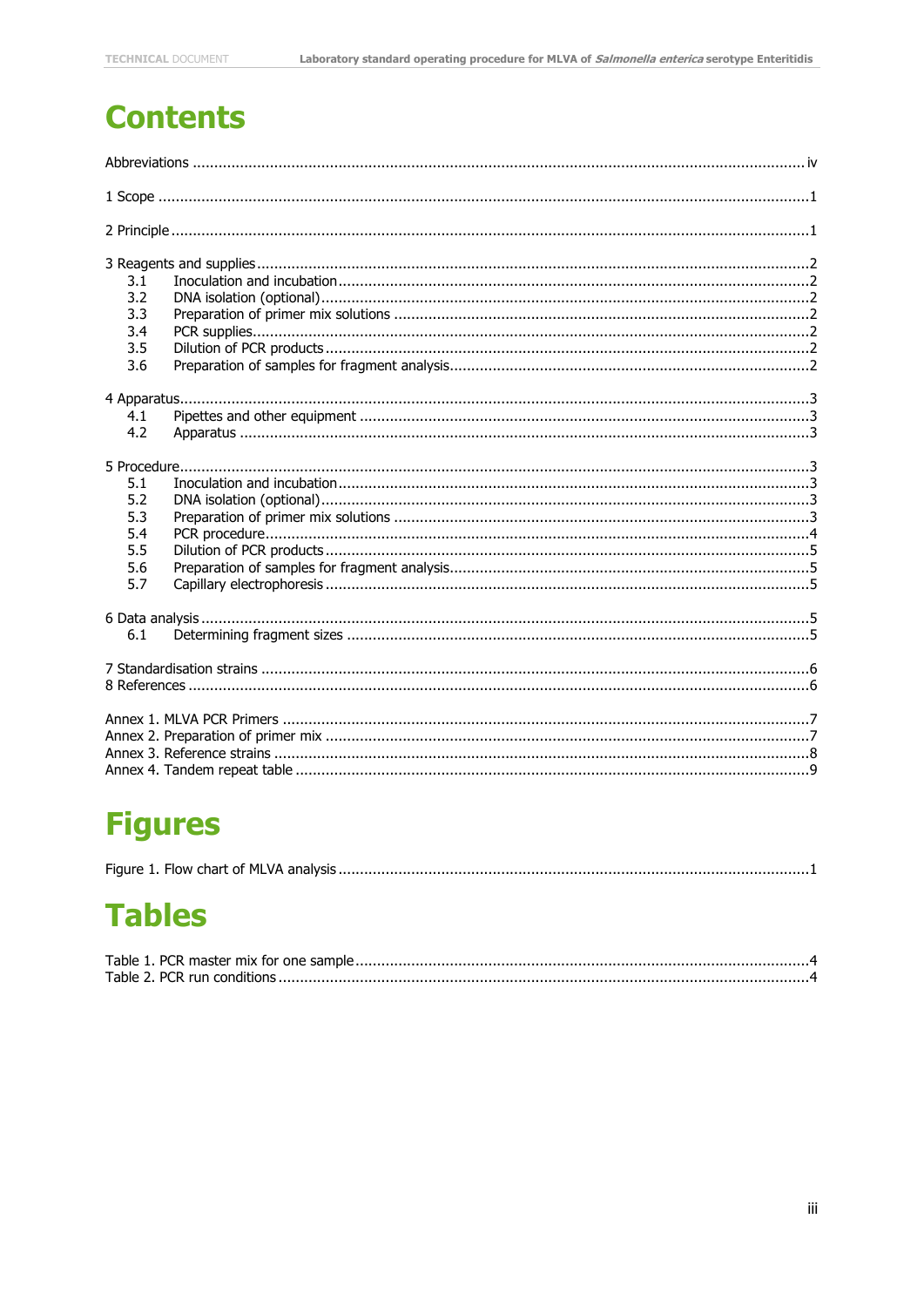# <span id="page-4-0"></span>**Abbreviations**

| <b>DNA</b>  | Deoxyribonucleic acid                                 |
|-------------|-------------------------------------------------------|
| RNase       | Ribonuclease                                          |
| dNTP        | Deoxyribonucleotide triphosphate                      |
| <b>ECDC</b> | European Centre for Disease Prevention and Control    |
| MLVA        | Multiple-locus variable-number tandem repeat analysis |
| <b>PCR</b>  | Polymerase chain reaction                             |
| <b>SOP</b>  | Standard operating procedure                          |
| <b>VNTR</b> | Variable-number tandem repeat                         |
| <b>CE</b>   | Capillary electrophoresis                             |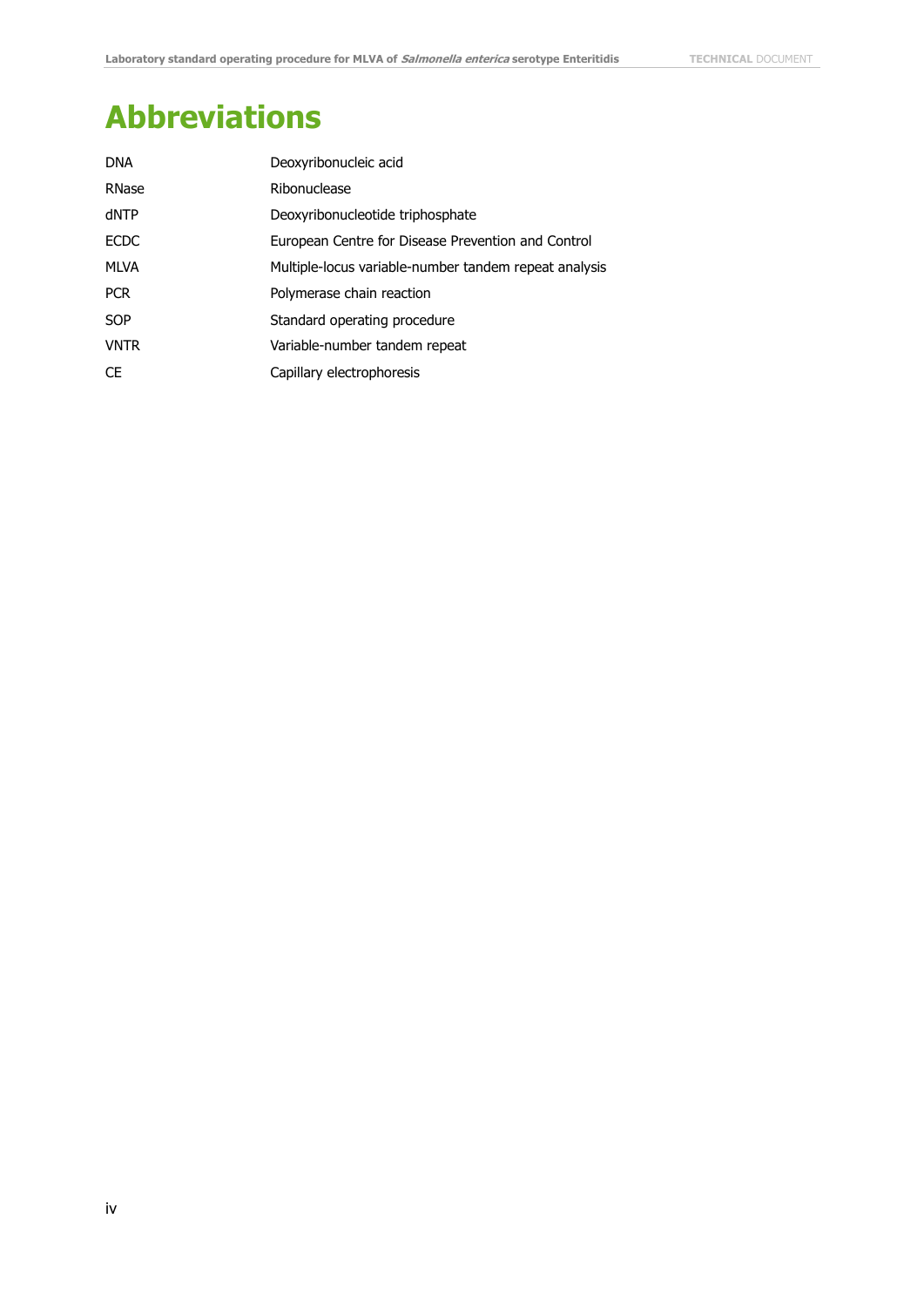## <span id="page-5-0"></span>**1 Scope**

To provide European Union/European Economic Area (EU/EEA) data providers with a single protocol for performing multiple-locus variable-number tandem repeat analysis (MLVA) of Salmonella enterica serotype Enteritidis (S. Enteritidis) and thereby ensure interlaboratory comparability of the generated results using capillary electrophoresis (CE). The described process is applicable to Applied Biosystems (ABI) CE genetic analysers  $($ intralaboratory validation performed on an ABI 3730 instrument $)$ <sup>1</sup>. Adjustments to the protocol might be required if different CE genetic analysers available on the market for fluorescent dye-labelled DNA fragment size analysis are used.

# <span id="page-5-1"></span>**2 Principle**

j

This protocol describes the standardised laboratory protocol for molecular subtyping of S. Enteritidis. It is based on the 5-locus MLVA method published by Hopkins et al. 2011 [\[1\]](#page-10-2).

MLVA measures the variable number of tandem repeat units (VNTRs) in specific regions of the genome. The MLVA procedure includes 1) amplification of the VNTRs with fluorescent-labelled primers, 2) detection of fragment length by capillary electrophoresis (CE), and 3) calculation of the actual number of repeat units (Figure 1).

This protocol describes the MLVA procedure using 96-well PCR plates, and the described dyes are suitable for ABI CE genetic analysers. It should be emphasised that each laboratory should use the type of tubes, plates, etc. appropriate for the instruments available. Regarding set-up, maintenance and reagents for CE, it is suggested to follow the recommendations provided by the instrument supplier.



<span id="page-5-2"></span>**Figure 1. Flow chart of MLVA analysis**

 $1$  Disclaimer: ECDC does not endorse any particular commercial product or device for this analysis but indicates which products/devices have been standardised in the cited reference.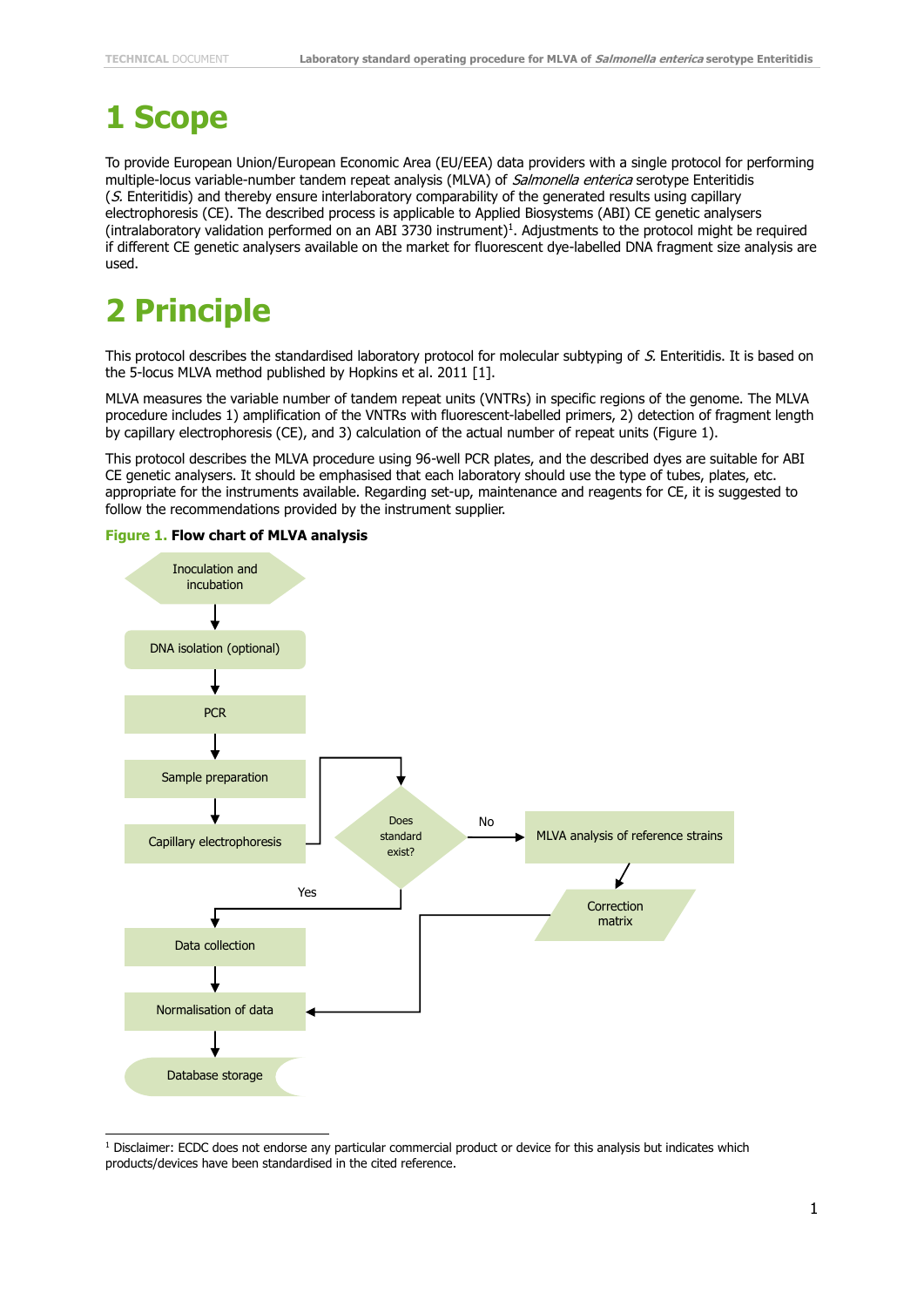## <span id="page-6-0"></span>**3 Reagents and supplies**

#### <span id="page-6-1"></span>**3.1 Inoculation and incubation**

3.1.1 Blood agar plate 5% or comparable media

#### <span id="page-6-2"></span>**3.2 DNA isolation (optional)**

- 3.2.1 Sterile disposable 1 µl inoculation loops
- 3.2.2 0.5 ml microcentrifuge tubes with safe caps
- 3.2.3 1.5 ml microcentrifuge tubes
- <span id="page-6-3"></span>3.2.4 RNase-free, molecular biology-grade water

#### **3.3 Preparation of primer mix solutions**

<span id="page-6-4"></span>3.3.1. 0.5 ml amber-coloured tubes (to protect primer mix from light)

#### **3.4 PCR supplies**

Note: PCR can be performed with colony mass or DNA lysate.

- 3.4.1 Blood agar plate 5% or comparable media with pure  $S$ . Enteritidis cultures or DNA lysates from isolates
- 3.4.2 RNase-free, molecular biology-grade water
- 3.4.3 Qiagen Multiplex PCR kit (comes with Q-solution and RNase-free water). This PCR kit contains a unique PCR buffer and one should take this into account if different PCR reagents are used.
- 3.4.4 96-well v-bottom PCR plate or 0.2 ml PCR tubes with caps
- 3.4.5 Sealing tape for 96-well plate
- 3.4.6 1.5 ml microcentrifuge tubes
- 3.4.7 One strain to be used as positive control (SEnt-HPA005, see Annex 3)
- 3.4.8 PCR primers
- 3.4.9 Fluorescent-labelled forward PCR primers (see Annex 1)
- 3.4.10 Unlabelled reverse PCR primers (see Annex 1)
- <span id="page-6-5"></span>3.4.11 Stock solutions of the primers (concentration 100 pmol/µl)

### **3.5 Dilution of PCR products**

- 3.5.1. 96-well v-bottom PCR plate or 0.2 ml PCR tubes with caps
- <span id="page-6-6"></span>3.5.2. RNase-free, molecular biology-grade water

#### **3.6 Preparation of samples for fragment analysis**

- 3.6.1 Diluted PCR product
- 3.6.2 RNase-free, molecular biology-grade water
- 3.6.3 Hi-Di formamide
- 3.6.4 Labelled size-standard marker for CE. GeneScan 600 LIZ or GeneFlo 625 ROX for Filterset G5 and D, respectively
- 3.6.5 Sterile tube for the fragment analysis master mix
- 3.6.6 96-well v-bottom PCR plate
- 3.6.7 Sealing tape for 96-well plate
- 3.6.8 96-well plate retainer
- 3.6.9 Rubber septa for 96-well reaction plate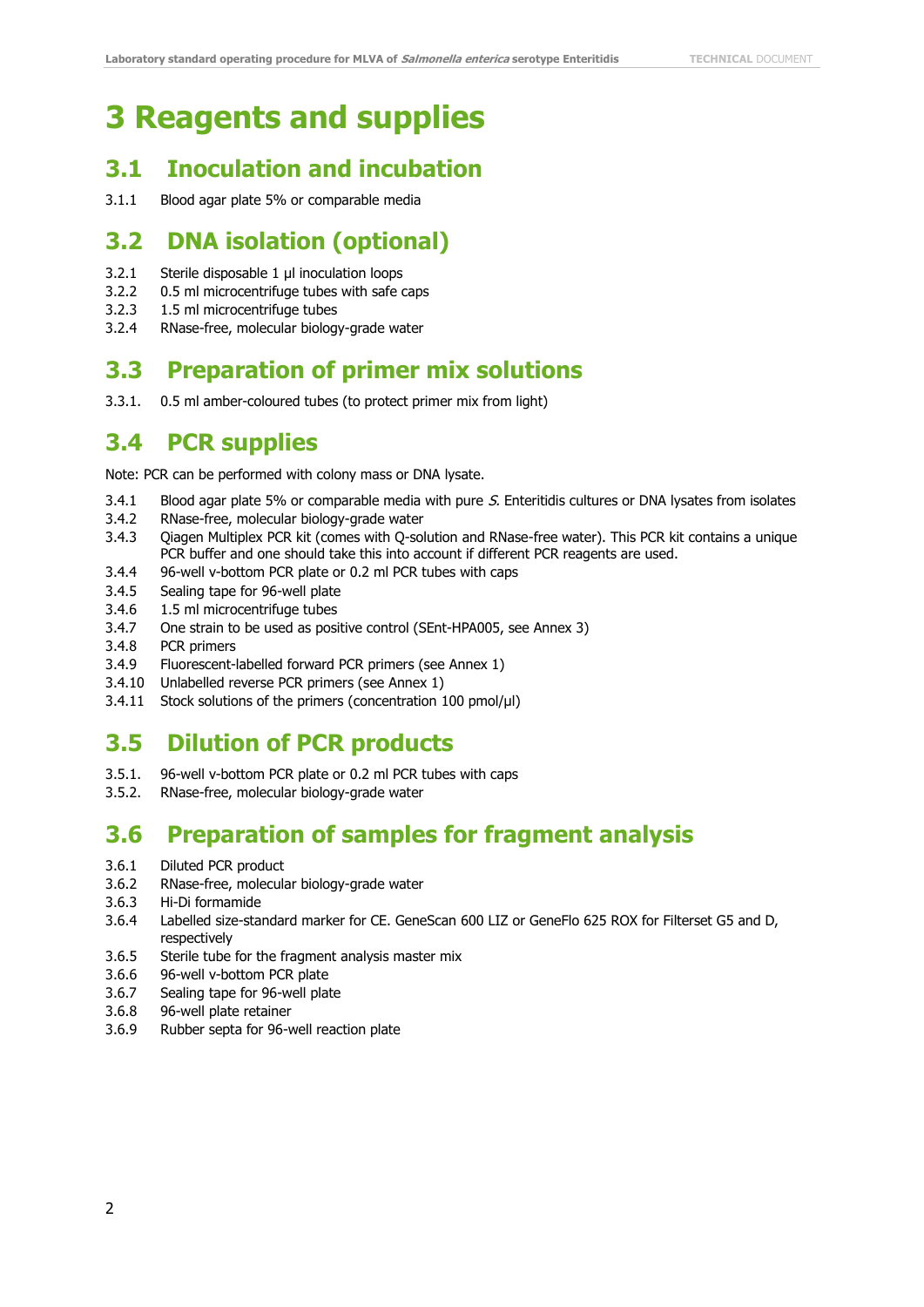## <span id="page-7-0"></span>**4 Apparatus**

### <span id="page-7-1"></span>**4.1 Pipettes and other equipment**

- 4.1.1 PCR plate cooling block or ice
- 4.1.2 Complete 'clean set' (1000 µl, 200 µl, 100 µl, 20 µl and 10 µl) of single-channel pipettes for PCR master mix set-up
- 4.1.3 10 µl single channel pipette for transferring DNA to PCR tubes
- 4.1.4 Optional: 8-channel pipettes (200 µl and 10 µl) for dilution of PCR products and preparation of samples for fragment analysis, respectively
- <span id="page-7-2"></span>4.1.5 Sterile pipette tips

#### **4.2 Apparatus**

- 4.2.1 Incubator, capable of operating at 37 °C  $\pm$  1 °C
- 4.2.2 Thermocycler with heated lid option
- 4.2.3 Heat block or thermocycler, capable of operating at 95 °C  $\pm$  1 °C and 100 °C  $\pm$  1 °C
- 4.2.4 Centrifuge, accommodating 0.2 ml PCR tubes, 1.5 ml microcentrifuge tubes, and 96-well v-bottom PCR plates
- 4.2.5 Whirl mixer
- 4.2.6 CE genetic analyser set up for fragment analysis in the range 140 to 615 bp. Applied Biosystems: Filter set D/G5 dyes

For ABI CE genetic analysers, the standard fragment analysis protocols should work well.

### <span id="page-7-3"></span>**5 Procedure**

Note: Preparation of primer mix solution can be performed in advance.

#### <span id="page-7-4"></span>**5.1 Inoculation and incubation**

5.1.1 Streak an isolated colony from test cultures to a 5% blood agar plate or comparable media. Incubate cultures overnight (14–20 hrs.) at 37 °C.

### <span id="page-7-5"></span>**5.2 DNA isolation (optional)**

- 5.2.1 Check that the plate contains pure cultures of *Salmonella* Enteritidis.
- 5.2.2 For each isolate to be typed, aliquot 100 µl of sterile water into a 1.5 ml microcentrifuge tube.
- 5.2.3 Use a sterile, disposable 1 µl loop to pick 1 colony (about ¼ of a loopful); rotate the loop in the tube to release the bacteria into the water.
- 5.2.4 Cap and vortex for 10–15 seconds to disperse any clumps.
- 5.2.5 Place the tubes in a 100 °C water bath or heat block for 10 minutes.
- 5.2.6 Cool briefly on ice or in a thermal cycler at 4 °C for 1 minute and centrifuge for 10 minutes at 10 000 rpm.
- 5.2.7 Transfer the supernatant containing the DNA into a new 1.5 ml microcentrifuge tube and discard the tube containing the pellet.
- 5.2.8 The DNA lysate can be stored at -4  $^{\circ}$ C if PCR is performed no later than the next day.
- <span id="page-7-6"></span>5.2.9 For longer term, the DNA lysates can be stored at -20 °C or -80 °C.

### **5.3 Preparation of primer mix solutions**

Note: This should be prepared in a clean laminar flow hood where no DNA is handled. Keep primers protected from excessive exposure to light.

Note: Avoid repetitive freeze-thaw cycles of concentrated primer stocks. It is advised to prepare a batch of new primer mix solutions every second month and also if a significant drop in fluorescence level is observed.

5.3.1 Use the 'primer mix scheme' in Annex 2. RNase-free water is provided with the Qiagen Multiplex PCR kit.

5.3.2 Thaw all reagents and place on ice.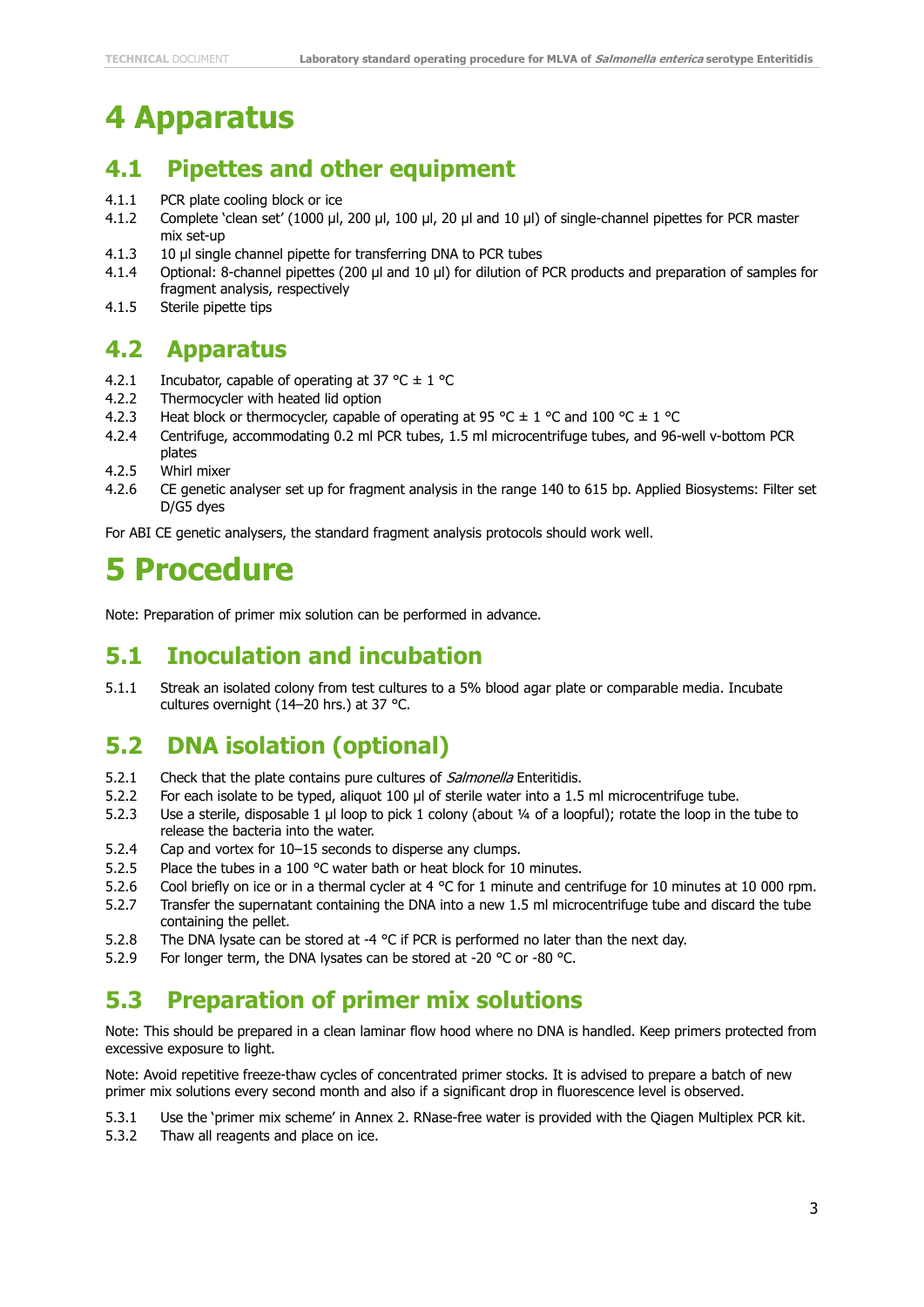- 5.3.3 Prepare the primer mix as instructed in Annex 2 in 0.5 ml amber-coloured tubes or comparable alternative. Mix by pipetting slowly up and down 5–6 times.
- 5.3.4 When protected from light (by e.g. the amber-coloured tube or covered in tin foil) and stored at minimum -20 °C, this primer mix can be used for three months.

### <span id="page-8-0"></span>**5.4 PCR procedure**

Note: PCR master mix should be prepared in a clean area where no DNA or cultures are handled.

Note: PCR can be performed with colony mass or DNA lysate.

- 5.4.1 Check that the plate contains pure cultures of  $S$ . Enteritidis if the PCR is done directly from the colony without DNA isolation.
- 5.4.2 Calculate volumes for PCR master mix using the volumes in Table 1 multiplied by the number of isolates to be tested plus four extra (for one negative control and two samples of the positive control strain (placed as the first and the last sample), and one extra).

#### <span id="page-8-1"></span>**Table 1. PCR master mix for one sample**

| <b>Primer mix and reagents</b> | Volume (µl) |
|--------------------------------|-------------|
| Qiagen Master mix              | 6.25        |
| Q-solution                     | 1.25        |
| Primer mix                     | 2.0         |
| Sterile water                  | 2.0         |
| Total volume                   | 11.5        |
| Volume per sample              | 11.5        |

- 5.4.3 Thaw all reagents and supplies needed for PCR reaction and keep these on ice during the whole PCR procedure. Briefly spin down the primer mix and keep it protected from light.
- 5.4.4 Place a 96-well v-bottom PCR plate or required number of 0.2 ml PCR tubes in a PCR cooling block or on ice.
- 5.4.5 Prepare the master mix in 1.5 ml microcentrifuge tubes using the volumes shown in Table 1.
- 5.4.6 Mix the components and whirlmix 1–2 seconds.
- 5.4.7 Dispense 11.5 µl master mix into each tube/well. Keep tubes/plate on ice.
- 5.4.8 Add colony mass or DNA lysate. If using 96-well plates, place one positive control in the first well and the second to last well.
- 5.4.9 When using colony mass as a template: For each isolate use a sterile, disposable 1 µl inoculation loop to pick approximately 1 µl colony mass directly from a single colony and carefully rotate the loop 5–10 times in the tube/well to disperse the colony mass into the PCR master mix. If using 96-well v-bottom PCR plates take care that the liquid does not splash into the adjacent wells. When using DNA lysate as a template: Add 1 µl DNA lysate to each tube/ well and mix carefully by pipetting up and down at least three times.
- 5.4.10 Cover all tubes with caps/wells with sealing tape to avoid evaporation during PCR amplification. Spin down tubes/plate briefly to remove air bubbles and master mix attached to the side of the tube.
- 5.4.11 Use the PCR run conditions in Table 2.

#### <span id="page-8-2"></span>**Table 2. PCR run conditions**\*

| <b>Temperature and time</b>                                 | <b>No of cycles</b> |
|-------------------------------------------------------------|---------------------|
| 95 °C for 15 min                                            | 1                   |
| 94 °C for 30 s<br>55 °C (55-60)* for 90 s<br>72 °C for 90 s | 28 (20 - 35)        |
| 72 °C for 10 min                                            | 1                   |
| 10 °C forever                                               |                     |

\* Annealing temperature and number of cycles might need to be optimised by each laboratory. Range used in 12 European laboratories given in brackets.

Note: Use heated-lid option in order to avoid condensation of liquids during PCR amplification.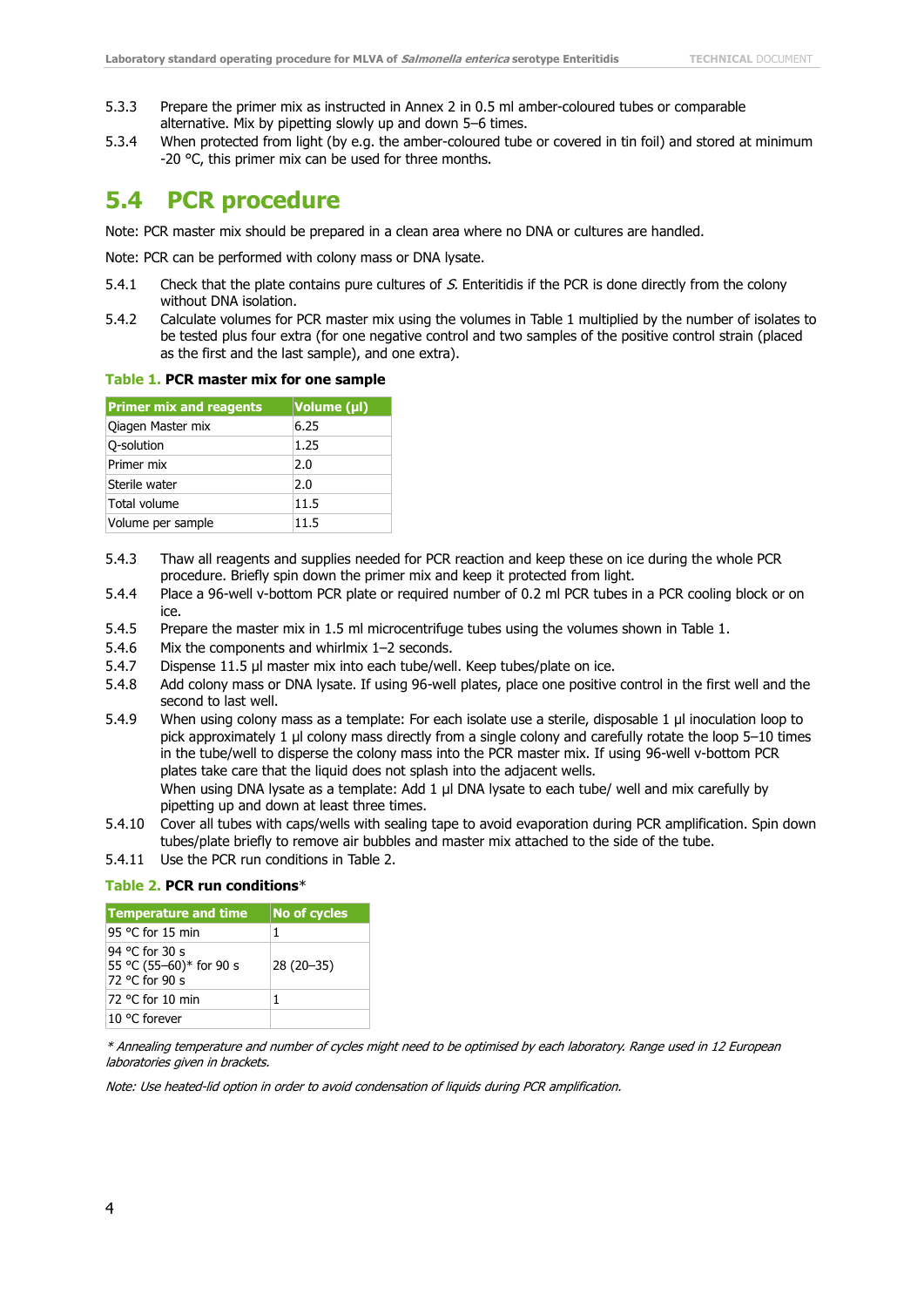### <span id="page-9-0"></span>**5.5 Dilution of PCR products**

5.5.1 For each sample dilute the PCR product 1:40 (range of dilutions used in 12 European laboratories 1:10– 1:800; this variable might need to be optimised by each laboratory) by adding 80 µl RNase free, molecular biology-grade water to the required number of PCR tubes or wells in a 96-well plate and subsequently add 2 µl PCR product. Mix well by pipetting up and down and spin the plate briefly.

### <span id="page-9-1"></span>**5.6 Preparation of samples for fragment analysis**

- 5.6.1 Prepare a fragment analysis master mix containing size standard marker and either RNase free water or Hi-Di Formamide.
- 5.6.2 The fragment analysis master mix for one sample contains 0.5 µl of size standard marker and 10 µl Hi-Di Formamide (formamide can be replaced with RNase free water to improve work safety, however in this case the dilution of the PCR product needs to be carefully optimised since the signals are weaker; it might also be necessary to reduce the number of cycles in the PCR).
- 5.6.3 Mix well by pipetting up and down.
- 5.6.4 For each sample aliquot 10.5 µl fragment analysis master mix to the required number of wells in a 96-well v-bottom PCR plate.
- 5.6.5 By using the 8-channel pipette, add 1 µl of the diluted PCR product to the appropriate wells in each column. Place a positive control in the first and in the second-to-last well. In the last well, put the negative control. Cover the plate with sealing tape in order to avoid evaporation.
- 5.6.6 Denature the sample plate at 95 °C for 3 minutes, cool sample to 94 °C on ice or ice block for 1 minute, and briefly spin down the sample plate to remove any air bubbles.
- 5.6.7 Place the sample plate in a plate base. Seal the plate carefully with the rubber septa. Snap the plate retainer onto the plate and the plate base. Place the prepared 96-well plate onto the auto sampler tray

### <span id="page-9-2"></span>**5.7 Capillary electrophoresis**

- 5.7.1 The CE genetic analyser should be prepared according to the procedures specified by the supplier. Fragment analysis is prone to be affected by expired consumables, old buffer, bad calibrations, etc. An instrument will show a drift in results over longer time periods so it is good practice to keep track of the results from the positive control isolates that are included with each run. Check that the buffer and POP7 polymer have not expired. Applied Biosystems recommends changing buffer every day, but based on user experience once per week is adequate under normal circumstances.
- 5.7.2 Check that you have enough polymer for the number of runs you have scheduled.
- 5.7.3 Create a run protocol according to the CE genetic analyser's instructions
- 5.7.4 Start the CE genetic analyser. Data are automatically saved as .fsa files.

## <span id="page-9-3"></span>**6 Data analysis**

### <span id="page-9-4"></span>**6.1 Determining fragment sizes**

- 6.1.1 The .fsa files from chapter 5.7 are imported into either GeneMapper or the free PeakScanner. In this text, the PeakScanner software will be described.
- 6.1.2 Add the .fsa files to a new project.
- 6.1.3 Choose the correct size marker for your project. The very first time you use the size marker you might need to create a new size standard under the <New> menu in 'PeakScanner'.
- 6.1.4 Choose the analysis method 'Sizing Default PP'.
- 6.1.5 Make sure that you have a good quality score indication in the <Score> column before proceeding. Sometimes you will have to tweak the settings or manually correct the size marker, sometimes you will have to perform a re-run. The exact procedure for every specific situation is beyond the scope of this document.
- 6.1.6 Find the correct sizes of the peaks by marking them. Peak sizes are read from the bottom pane.
- 6.1.7 The peak sizes for each locus are translated into repeat numbers according to the table in Annex 4.
- 6.1.8 For example, for SENTR7 a peak size of 121.74 bp is within range 121–126 and so corresponds to 2 repeat numbers, as indicated in Annex 4. The 'offset' represents the parts of the fragment that do not contain tandem repeats.
- 6.1.9 The repeat number is determined in the same way for each of the five loci to obtain an MLVA profile consisting of five tandem repeat numbers, e.g. '2-11-10-3-2' (order of loci SENTR7 – SENTR5 – SENTR6 – SENTR4 – SE-3).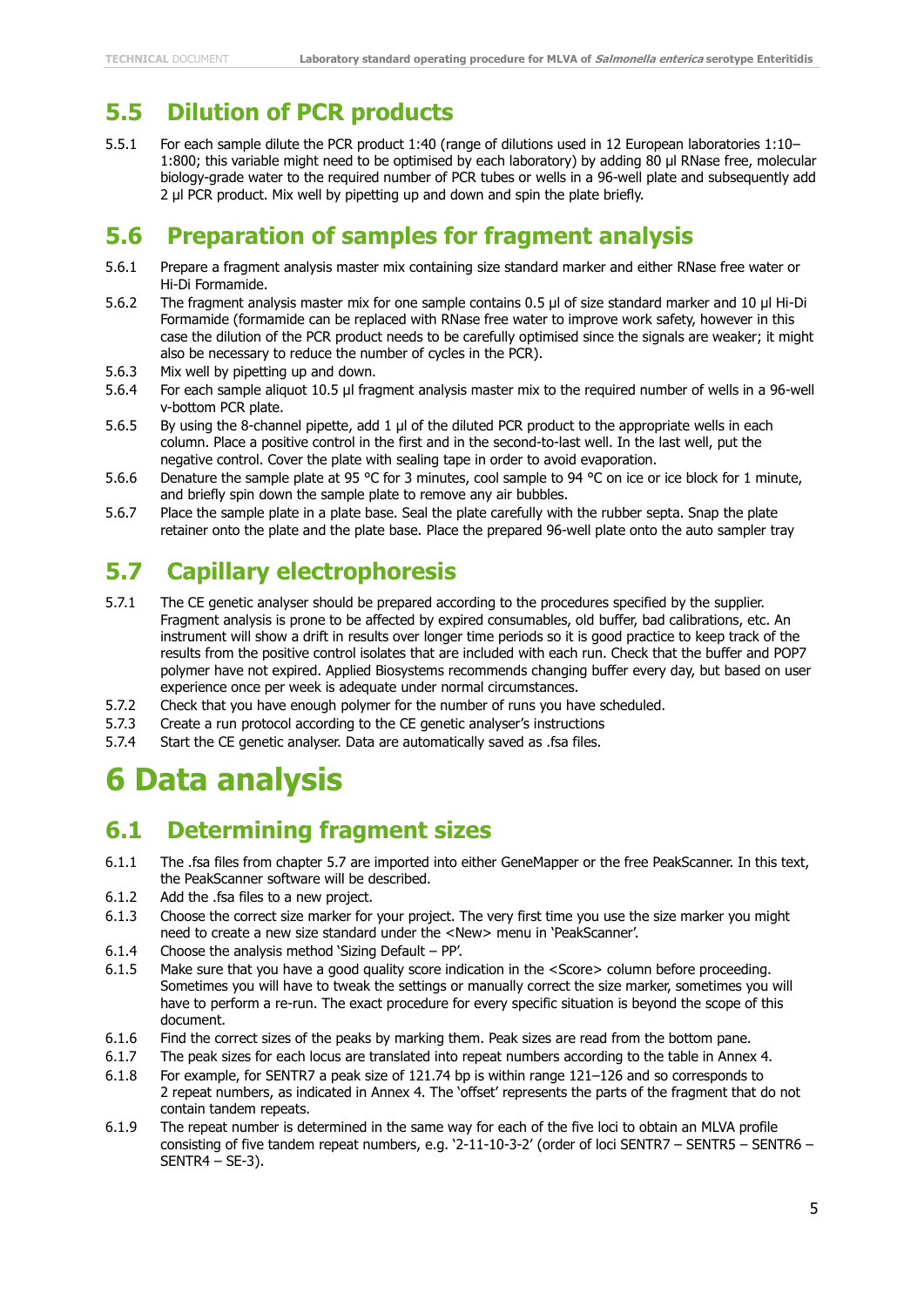- 6.1.10 Please note that the values in the tandem repeat table (Annex 4) have been optimised for one particular CE genetic analyser used in only one laboratory (ABI 3730) and might need adjustment before being used in other laboratories. A set of tables developed by Jonas Björkman (Statens Serum Institut, Denmark) that can be used to mitigate interlaboratory variation during result analysis (creating a compensation table and allele assignment) is available upon request from [fwd@ecdc.europa.eu.](mailto:fwd@ecdc.europa.eu)
- 6.1.11 If unexpected results are obtained for the positive and/or negative controls, troubleshooting should be performed to identify and fix the source of the deviation before re-running the samples. The expected MLVA profile for the positive control is 3-10-6-4-1, and there should be no amplification in the negative control.

### <span id="page-10-0"></span>**7 Standardisation strains**

The measured fragment lengths might vary depending on the sequencing platform used and differences in laboratory protocols. As a consequence, the results need to be standardised to enable interlaboratory MLVA data comparisons. This is done via a calibration run of the 16 reference strains in the standardisation set (Annex 3).

It is important to note that the read raw value from the CE genetic analyser can change due to various reasons. So beyond the initial setup of the MLVA analysis it is advised to re-run the reference standardisation strains if you have:

- changed dyes or size standard in the analysis;
- changed polymer type on your CE genetic analyser;
- changed capillary length on your CE genetic analyser;
- had a service performed on your CE genetic analyser.

Over a longer time span the raw values will show some drift, so re-running the standardisation strains 1–2 times a year is also advisable. It is recommended that you look at the raw values from the positive control and plot them over time in order to detect changes in your set-up.

### <span id="page-10-1"></span>**8 References**

- <span id="page-10-2"></span>1. Hopkins KL, Peters TM, de Pinna E, Wain J. Standardisation of multilocus variable-number tandem-repeat analysis (MLVA) for subtyping of *Salmonella enterica* serovar Enteritidis. Euro Surveill. 2011 Aug 11;16(32).
- <span id="page-10-3"></span>2. Malorny B, Junker E, Helmuth R. Multi-locus variable-number tandem repeat analysis for outbreak studies of Salmonella enterica serotype Enteritidis. BMC Microbiol. 2008 May 30;8:84.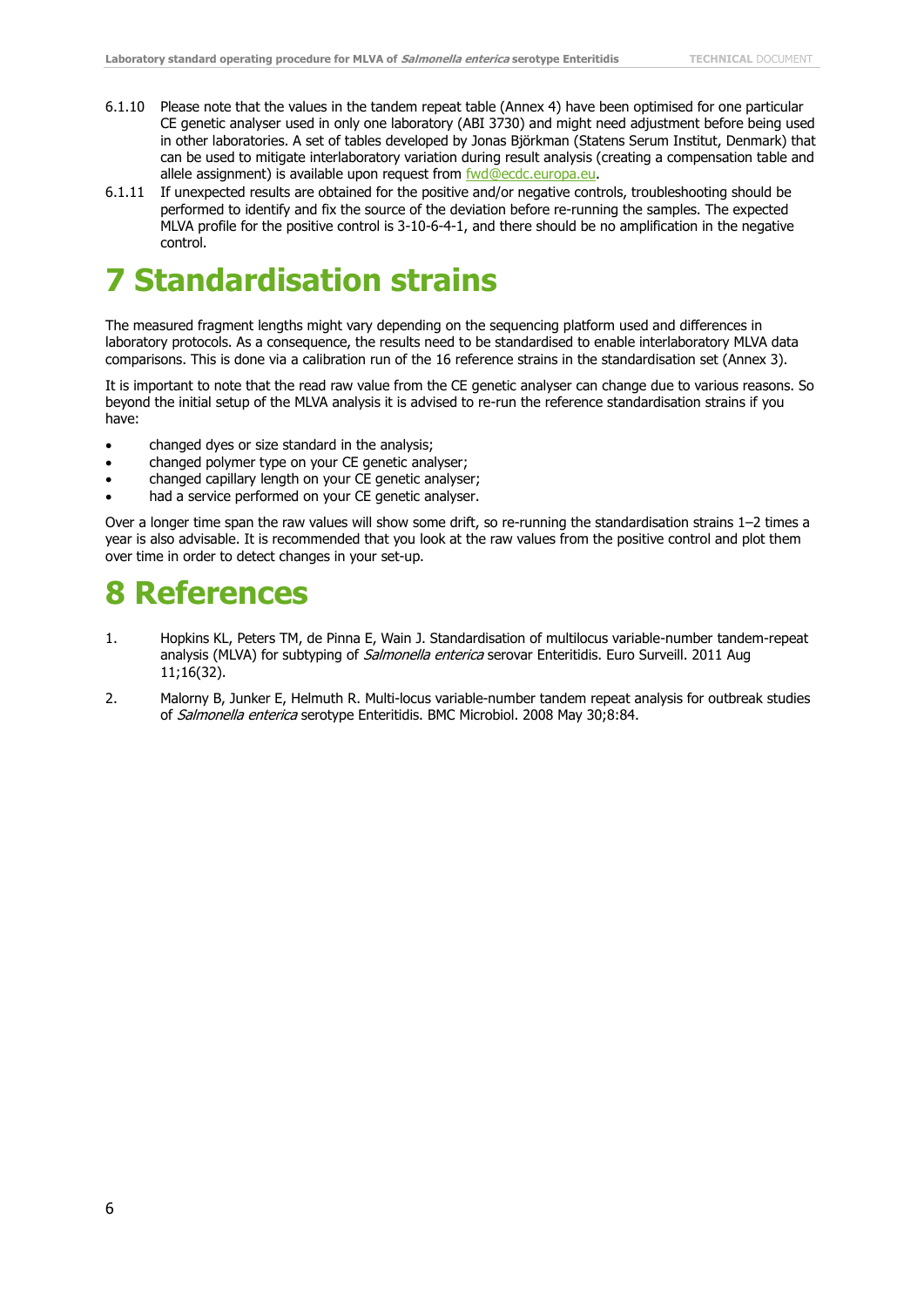## <span id="page-11-0"></span>**Annex 1. MLVA PCR primers**

| <b>Locus</b>  | <b>Applied</b><br><b>Biosystems</b><br>filter set D<br>dyes | <b>Applied</b><br><b>Biosystems</b><br>filter set G5<br>dyes | <b>Forward primer (5'-3')</b>                 | Reverse primer (5'-3')        | Fragment<br>$\vert$ size (bp)<br>in SEnt-<br><b>HPA005</b> | Repeat<br>length<br>$ $ (bp) |
|---------------|-------------------------------------------------------------|--------------------------------------------------------------|-----------------------------------------------|-------------------------------|------------------------------------------------------------|------------------------------|
| <b>SENTR7</b> | 6FAM-blue                                                   | 6FAM-blue                                                    | <b>ACGATCACCACGGTCACTTC</b>                   | <b>CGGATAACAACAGGACGCTTC</b>  | 131.30                                                     | 9                            |
| <b>SENTR5</b> | 6FAM-blue                                                   | 6FAM-blue                                                    | <b>CACCGCACAATCAGTGGAAC</b>                   | <b>GCGTTGAATATCGGCAGCATG</b>  | 267.23                                                     | 6                            |
| <b>SENTR6</b> | NED-yellow                                                  | NED-yellow                                                   | <b>ATGGACGGAGGCGATAGAC</b>                    | <b>AGCTTCACAATTTGCGTATTCG</b> | 182.82                                                     |                              |
| <b>SENTR4</b> | HEX-green*                                                  | VIC-green                                                    | GACCAACACTCTATGAACCAATG ACCAGGCAACTATTCGCTATC |                               | 118.09                                                     |                              |
| $SE-3$        | HEX-areen*                                                  | VIC-areen                                                    | <b>CAACAAAACAACAGCAGCAT</b>                   | GGGAAACGGTAATCAGAAAGT         | 305.14                                                     | $12**$                       |

\* In the electropherogram SENTR4 peak usually ranges from 118 to 190 bp, and SE-3 peak from 305 to 319 bp, which makes it possible to use the same dye.

\*\* Third tandem repeat 14 bp

All primer sequences as in Malorney et al. 2008 and Hopkins et al. 2011 [\[1,](#page-10-2) [2\]](#page-10-3).

### <span id="page-11-1"></span>**Annex 2. Preparation of primer mix**

| <b>Primers</b>         | Volume (µl) | Final concentration in PCR reaction (µM)* |
|------------------------|-------------|-------------------------------------------|
| SENTR7 F (2.5 pmol/µL) | 10.0        | $0.05(0.04 - 2.50)$                       |
| SENTR7 R (2.5 pmol/µL) | 10.0        | $0.05(0.04 - 2.50)$                       |
| SENTR5 F (5 pmol/µL)   | 10.0        | $0.09(0.05 - 2.00)$                       |
| SENTR5 R (5 pmol/µL)   | 10.0        | $0.09(0.05 - 2.00)$                       |
| SENTR6 F (20 pmol/µL)  | 10.0        | $0.35(0.08 - 2.00)$                       |
| SENTR6 R (20 pmol/µL)  | 10.0        | $0.35(0.08 - 2.00)$                       |
| SENTR4 F (2.5 pmol/µL) | 10.0        | $0.05(0.04 - 2.50)$                       |
| SENTR4 R (2.5 pmol/µL) | 10.0        | $0.05(0.04 - 2.50)$                       |
| $SE-3 F (5 pmol/µL)$   | 10.0        | $0.09(0.04 - 2.00)$                       |
| $SE-3 R (5 pmol/\muL)$ | 10.0        | $0.09(0.04 - 2.00)$                       |
| Total volume           | 100.0       |                                           |

\* Needs to be optimised by each laboratory. In brackets are the ranges of concentrations used in 12 European laboratories.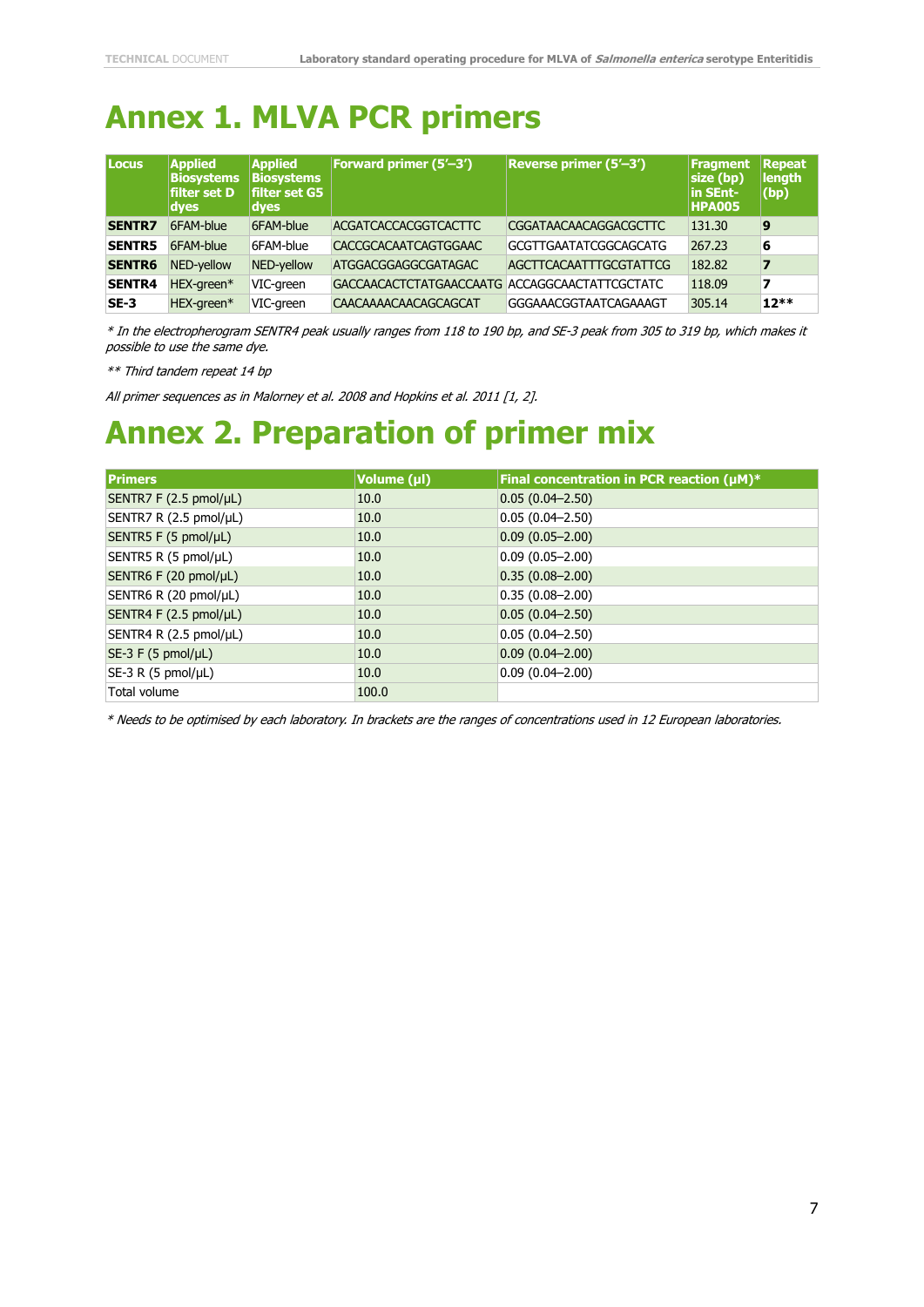## <span id="page-12-0"></span>**Annex 3. Reference strains**

Reference strains of *Salmonella* Enteritidis for standardisation (sequenced at and proprietary to Public Health England; n=16).

| <b>Strain</b> | <b>MLVA fragment sizes</b><br>(SENTR7 – SENTR5 – SENTR6 – SENTR4 – SE-3) | <b>MLVA profile</b>   |
|---------------|--------------------------------------------------------------------------|-----------------------|
| SEnt-HPA001   | $131.30 - 261.17 - 168.72 - 118.02 - 304.96$                             | $3-9-4-4-1$           |
| SEnt-HPA002   | $131.26 - 297.10 - 175.76 - 118.05 - 317.47$                             | $3 - 15 - 5 - 4 - 2$  |
| SEnt-HPA003   | $122.23 - 273.22 - 175.73 - 110.96 - 317.57$                             | $2 - 11 - 5 - 3 - 2$  |
| SEnt-HPA004   | $131.33 - 285.19 - 175.73 - 118.05 - 305.03$                             | $3 - 13 - 5 - 4 - 1$  |
| SEnt-HPA005   | $131.30 - 267.23 - 182.82 - 118.09 - 305.14$                             | $3-10-6-4-1$          |
| SEnt-HPA006   | $113.17 - 261.17 - 189.90 - 110.72 - 317.49$                             | $1 - 9 - 7 - 3 - 2$   |
| SEnt-HPA007   | $122.23 - 291.20 - 203.54 - 110.71 - 317.47$                             | $2 - 14 - 9 - 3 - 2$  |
| SEnt-HPA008   | $122.26 - 273.13 - 210.95 - 110.77 - 317.39$                             | $2 - 11 - 10 - 3 - 2$ |
| SEnt-HPA009   | $122.26 - 279.30 - 225.61 - 110.69 - 317.65$                             | $2 - 12 - 12 - 3 - 2$ |
| SEnt-HPA010   | $122.26 - 231.47 - 204.16 - 125.31 - NA$                                 | 2-4-9-5-NA            |
| SEnt-HPA011   | $122.32 - 243.24 - 183.03 - 125.28 - 305.05$                             | $2 - 6 - 6 - 5 - 1$   |
| SEnt-HPA012   | $122.22 - 249.20 - 225.51 - 132.72 - 305.18$                             | $2 - 7 - 12 - 6 - 1$  |
| SEnt-HPA013   | $122.25 - 255.29 - 197.17 - 125.27 - 317.72$                             | $2 - 8 - 8 - 5 - 2$   |
| SEnt-HPA014   | $122.27 - 267.29 - 232.58 - 125.28 - 305.03$                             | $2 - 10 - 13 - 5 - 1$ |
| SEnt-HPA015   | $122.20 - 297.18 - 197.10 - 139.81 - NA$                                 | 2-15-8-7-NA           |
| SEnt-HPA016   | $122.25 - 249.00 - 189.85 - 147.19 - NA$                                 | 2-7-7-8-NA            |

'NA' designates a locus not present.

The fragment sizes are the true size according to sequence results.

The MLVA profile is based on the number of repeat units.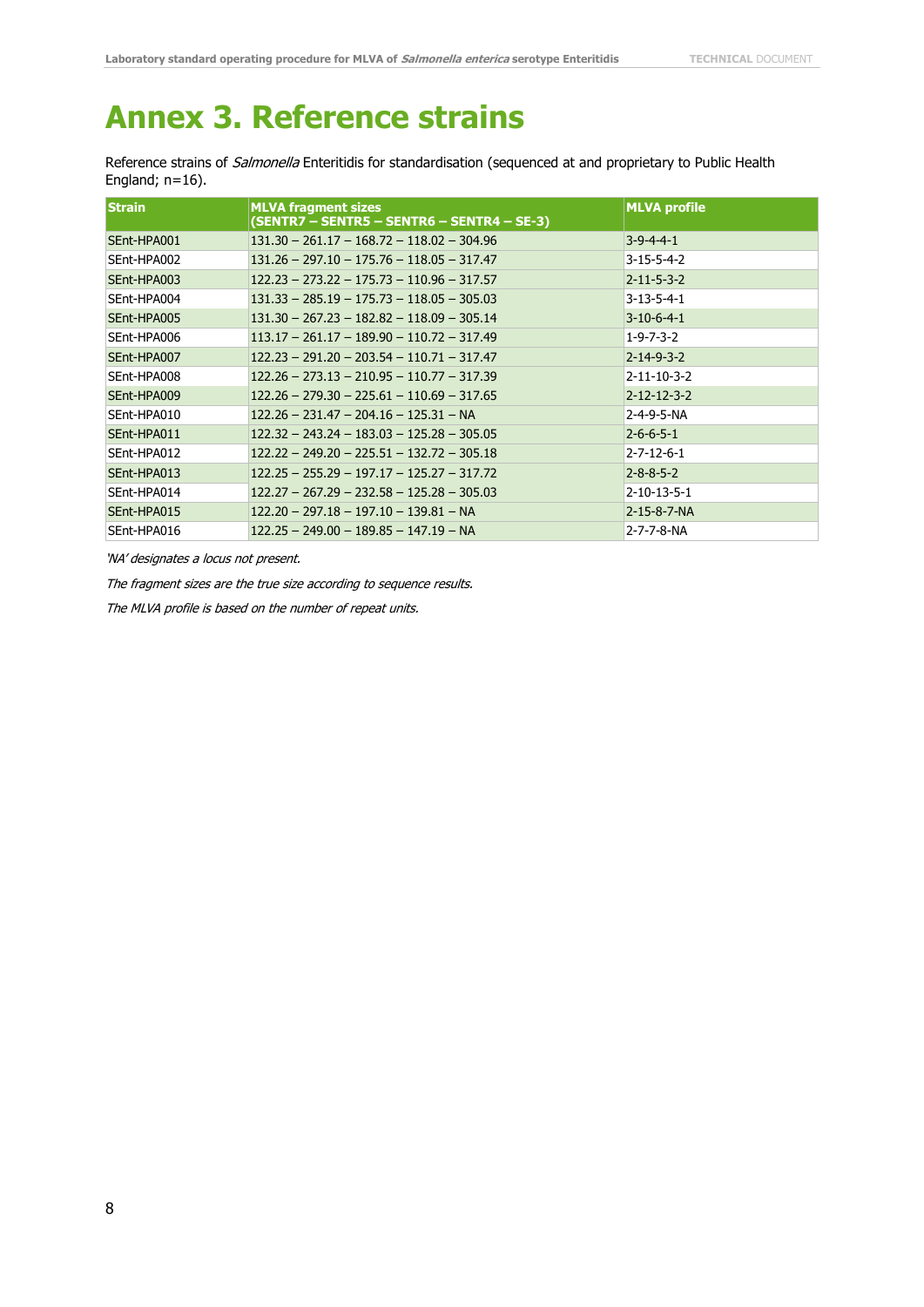# <span id="page-13-0"></span>**Annex 4. Tandem repeat table**

|                    | offset              |                                                           | offset      |                                                                 | offset       |
|--------------------|---------------------|-----------------------------------------------------------|-------------|-----------------------------------------------------------------|--------------|
| <b>SENTR7</b>      | 103bp               | <b>SENTR5</b>                                             | 207bp       | <b>SENTR6</b>                                                   | 140bp        |
| <b>No. of TR</b>   | size                | <b>No. of TR</b>                                          | size        | No. of TR                                                       | size         |
| $($ = allele no.)  | (bp)                | $($ = allele no.)                                         | (bp)        | $( = $ allele no.)                                              | (bp)         |
| 1                  | 112-113             | 4                                                         | $231 - 232$ | $3*$                                                            | $161 - 162$  |
| $\overline{2}$     | 121-126             | 5                                                         | ?           | 4                                                               | 167-169      |
| 3                  | 130-132             | 6                                                         | 243-244     | 5                                                               | 175-177      |
|                    |                     | 7                                                         | 249-250     | 6                                                               | 183-184      |
|                    |                     | 8                                                         | 255-256     | $\overline{7}$                                                  | 189-191      |
|                    |                     | 9                                                         | $261 - 262$ | 8                                                               | 197-198      |
|                    |                     | 10                                                        | $267 - 268$ | 9                                                               | 203-205      |
|                    |                     | 11                                                        | $273 - 274$ | 10                                                              | 210-211      |
|                    |                     | 12                                                        | 279-280     | 11                                                              | <sup>2</sup> |
|                    |                     | 13                                                        | 285-286     | 12                                                              | 225-226      |
|                    |                     | 14                                                        | 290-291     | 13                                                              | $232 - 233$  |
|                    |                     | 15                                                        | 297-298     |                                                                 |              |
|                    |                     |                                                           |             | * sequencing identified 5 TRs                                   |              |
|                    |                     |                                                           |             |                                                                 |              |
|                    | offset              |                                                           | offset      |                                                                 |              |
| <b>SENTR44</b>     | ~88bp               | $SE-3$                                                    | 293bp       |                                                                 |              |
|                    |                     |                                                           |             |                                                                 |              |
| <b>No. of TR</b>   | size                | <b>No. of TR</b>                                          | size        |                                                                 |              |
| $( = $ allele no.) | (bp)                | $($ = allele no.)                                         | (bp)        |                                                                 |              |
| 3                  | 109-111             | 1                                                         | 305-306     |                                                                 |              |
| 4                  | 117-119             | $\overline{2}$                                            | 317-319     |                                                                 |              |
| 5                  | 125-126             |                                                           |             |                                                                 |              |
| 6                  | 132-133             |                                                           |             |                                                                 |              |
| 7                  | 139-140             |                                                           |             |                                                                 |              |
| 8                  | 145-147             |                                                           |             |                                                                 |              |
|                    |                     |                                                           |             |                                                                 |              |
|                    |                     |                                                           |             |                                                                 |              |
|                    |                     |                                                           |             | Offset has been roughly calculated based on fragment size minus |              |
|                    |                     | tandem repeat insert, e.g. SENTR7 (9bp TR)                |             |                                                                 |              |
|                    |                     | $= 112 - (9x1) = 103bp$ and not sequenced amplicon length |             |                                                                 |              |
|                    |                     |                                                           |             |                                                                 |              |
|                    | <b>Repeat sizes</b> |                                                           |             |                                                                 |              |
|                    | SENTR7              | 9bp                                                       |             | Allele in red not sequenced                                     |              |
|                    | SENTR5              | 6 <sub>bp</sub>                                           |             |                                                                 |              |
|                    | SENTR6              | 7bp                                                       |             |                                                                 |              |
|                    | SENTR4<br>$SE-3$    | 7bp<br>12bp                                               |             |                                                                 |              |

?: Allele size has not been defined for the number of repeats